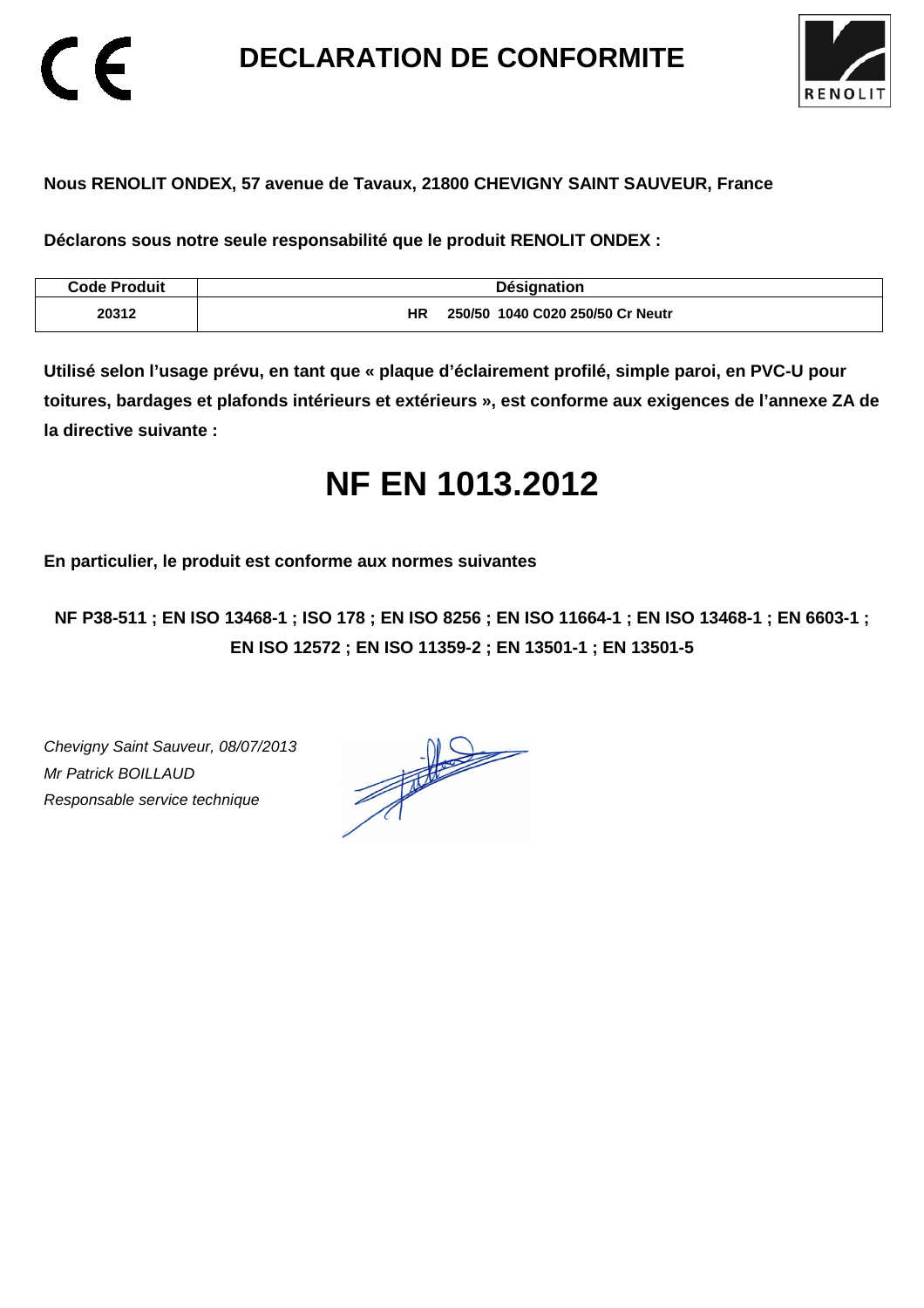#### **DECLARATION DES PERFORMANCES - FR**  CE REGLEMENT EN 1013 : 2012 **NUMERO DE REFERENCE DE LA DECLARATION: DOP-20312-V1**



#### 1 **1. CODE D'IDENTIFICATION UNIQUE DU PRODUIT : 20312**

#### **2. DESIGNATION DU PRODUIT : HR 250/50 1040 C020 250/50 Cr Neutr**

| Couleur                                                                                               | Pas d'ondulation<br>et profondeur | Largeur utile                                                                                                         | Epaisseur nominale | Type de matériau         | Masse nominale |
|-------------------------------------------------------------------------------------------------------|-----------------------------------|-----------------------------------------------------------------------------------------------------------------------|--------------------|--------------------------|----------------|
| <b>Cristal neutre</b>                                                                                 | 250/50 (haut onde<br>49)          | 1000 mm                                                                                                               | $1.15 \text{ mm}$  | <b>PVC NP Bi-orienté</b> | 1.90 kg/ $m^2$ |
| <b>USAGE PREVU DU PRODUIT :</b><br>3.                                                                 |                                   | Plaque d'éclairement profilée, simple paroi, en PVC-U pour<br>toitures, bardages et plafonds intérieurs et extérieurs |                    |                          |                |
| <b>FABRICANT ET COORDONNEES :</b><br>4.                                                               |                                   | RENOLIT ONDEX - 57 Avenue de Tavaux -<br>21800 Chevigny-Saint-Sauveur France - Tel: +33 (0) 3 80 46 80 01             |                    |                          |                |
| 5.<br><b>MANDATAIRE DU FABRICANT :</b>                                                                |                                   | Non concerné                                                                                                          |                    |                          |                |
| SYSTEME D'EVALUATION ET DE VERIFICATION DE LA CONSTANTE DES PERFORMANCES DU PRODUIT : Système 3<br>6. |                                   |                                                                                                                       |                    |                          |                |
| <b>PRODUIT COUVERT PAR UNE NORME HAMRONISEE : EN 1013 : 2012</b><br>7.                                |                                   |                                                                                                                       |                    |                          |                |

**8. EVALUATION TECHNIQUE EUROPEENNE :** Non concerné

**9. PERFORMANCES DECLAREES selon les Spécifications Techniques Harmonisées EN 1013 :** 

| <b>Caractéristiques essentielles</b>                                                               | <b>Performances</b>                      |
|----------------------------------------------------------------------------------------------------|------------------------------------------|
| Tolérance Dimensionnelle                                                                           | Conforme                                 |
| Perméabilité à l'eau/à l'air                                                                       | Conforme                                 |
| Facteur de transmission lumineuse (NF P38-511)                                                     | 80%                                      |
| Résistance Mécanique / fléchissement de la plaque                                                  | <b>PND</b>                               |
| Résistance en flexion (ISO 178)                                                                    | 97 MPA                                   |
| Module d'élasticité en flexion (ISO 178) E                                                         | 3900 MPA                                 |
| Coefficient de rigidité E.t <sup>3</sup>                                                           | $6.7$ N.m                                |
| Résistance au choc traction (EN ISO 8256)                                                          | 1200 $kJ/m2$                             |
| Variation de l'indice de jaunissement après vieillissement artificiel(EN ISO 11664-1)              | 5(40)                                    |
| Variation du facteur de transmission lumineuse après vieillissement artificiel<br>(EN ISO 13468-1) | 10% (A0)                                 |
| Variation de la résistance en flexion/traction après vieillissement artificiel<br>(EN ISO 8256)    | ≤10% (A0)                                |
| Résistance choc d'un corps dur de faibles dimensions (EN 6603-1)                                   | Conforme                                 |
| Résistance choc d'un corps mou grandes dimensions (XP 38-506-1999) Test 1200J                      | <b>PND</b>                               |
| Perméabilité à la vapeur d'eau (EN ISO 12572)                                                      | $0.8 \times 10^{-5}$ mg/(m-h-Pa)         |
| Dilatation thermique linéique (EN ISO 11359-2)                                                     | 67 x 10 <sup>-6</sup> (K <sup>-1</sup> ) |
| Réaction feu (EN 13501-1)                                                                          | <b>B</b> s1 d0                           |
| Performance feu extérieur (EN 13501-5)                                                             | Ftoit (non testé)                        |
| Emission de substances dangereuses                                                                 | <b>PND</b>                               |
| Résistance aux fixations                                                                           | www.ondex.com                            |

**10. Les performances du produit identifié aux points 1 et 2 sont conformes aux performances déclarées indiquées au point 9. La présente déclaration des performances est établie pour la seule responsabilité du fabricant identifié au point 4.** 

Signé pour le fabricant et en son nom par Patrick BOILLAUD – Responsable Service Technique<br>Chevigny-Saint-Sauveur, le 08 Juillet 2013<br> **Chevigny-Saint-Sauveur, le 08 Juillet 2013 Chevigny-Saint-Sauveur, le 08 Juillet 2013**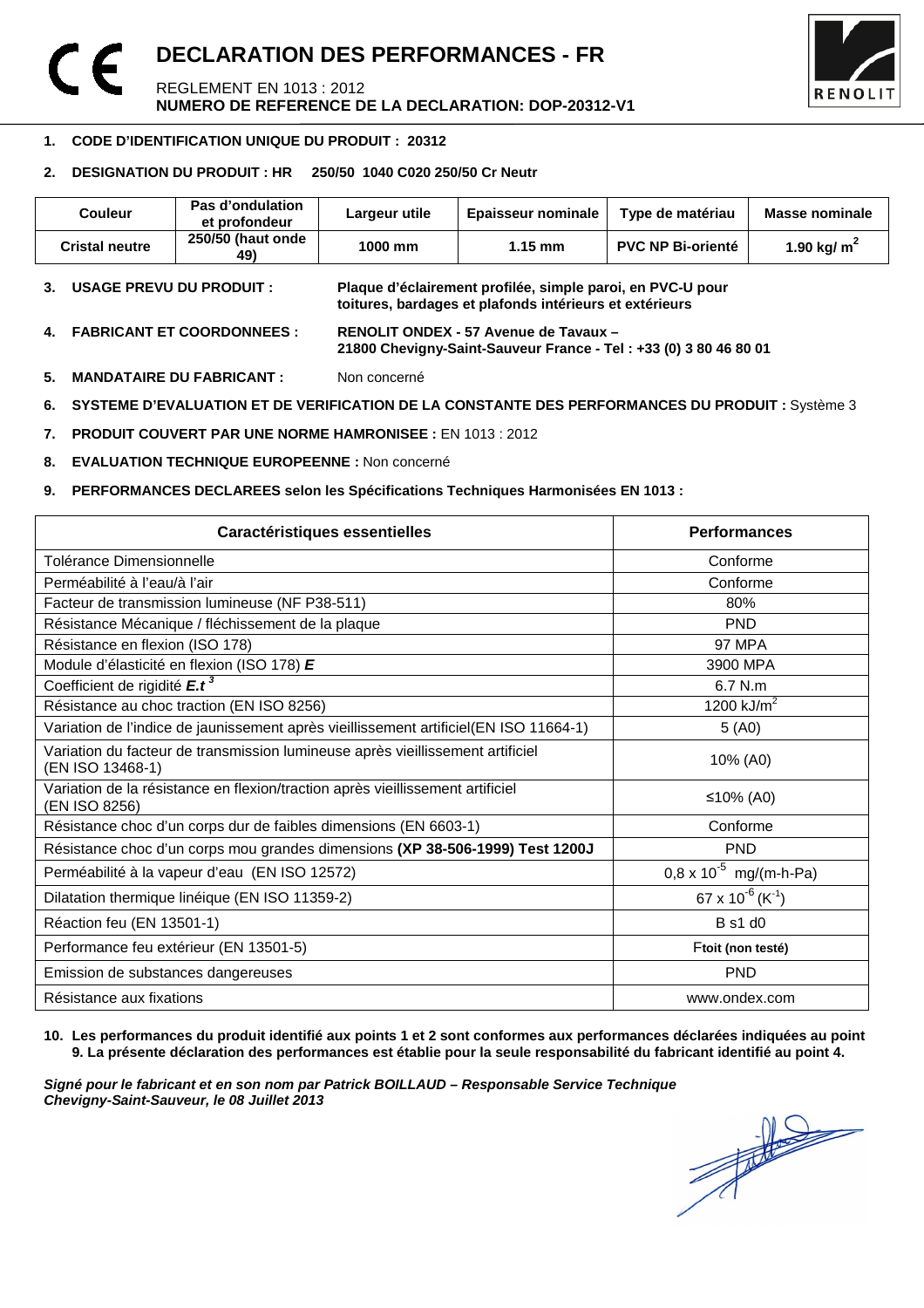### **KONFORMITATSERKLARUNG**



### **Wir RENOLIT ONDEX, 57 avenue de Tavaux, 21800 CHEVIGNY SAINT SAUVEUR, France**

**Erklären unter unserer alleinigen Verantwortung, dass das mit dem RENOLIT ONDEX Produkt:** 

| <b>Produktnummer</b> | <b>Benzeichnung</b>                    |
|----------------------|----------------------------------------|
| 20312                | 250/50 1040 C020 250/50 Cr Neutr<br>ΗR |

**den grundlegenden Anforderungen der folgenden Richtlinien entspricht, wenn es nach den Anweisungen des Herstellers bestimmungsgemäss verwendet wird: "Lichtdurchlässige, einschalige, profilierte Platten aus PVC-U für Innen- und Außenanwendungen an Dächern, Wänden und Decken" in Anhang ZA:** 

# **NF EN 1013.2012**

**Insbesondere entspricht es den folgenden Normen** 

**NF P38-511 ; EN ISO 13468-1 ; ISO 178 ; EN ISO 8256 ; EN ISO 11664-1 ; EN ISO 13468-1 ; EN 6603-1 ; EN ISO 12572 ; EN ISO 11359-2 ; EN 13501-1 ; EN 13501-5**

Chevigny Saint Sauveur, 08/07/2013 Mr Patrick BOILLAUD Leiter der technischen Abteilung

 $\epsilon$ 

 $\frac{1}{\sqrt{1-\frac{1}{2}}}\left\vert \frac{1}{\sqrt{1-\frac{1}{2}}}\right\vert = \frac{1}{\sqrt{1-\frac{1}{2}}}\left\vert \frac{1}{\sqrt{1-\frac{1}{2}}}\right\vert.$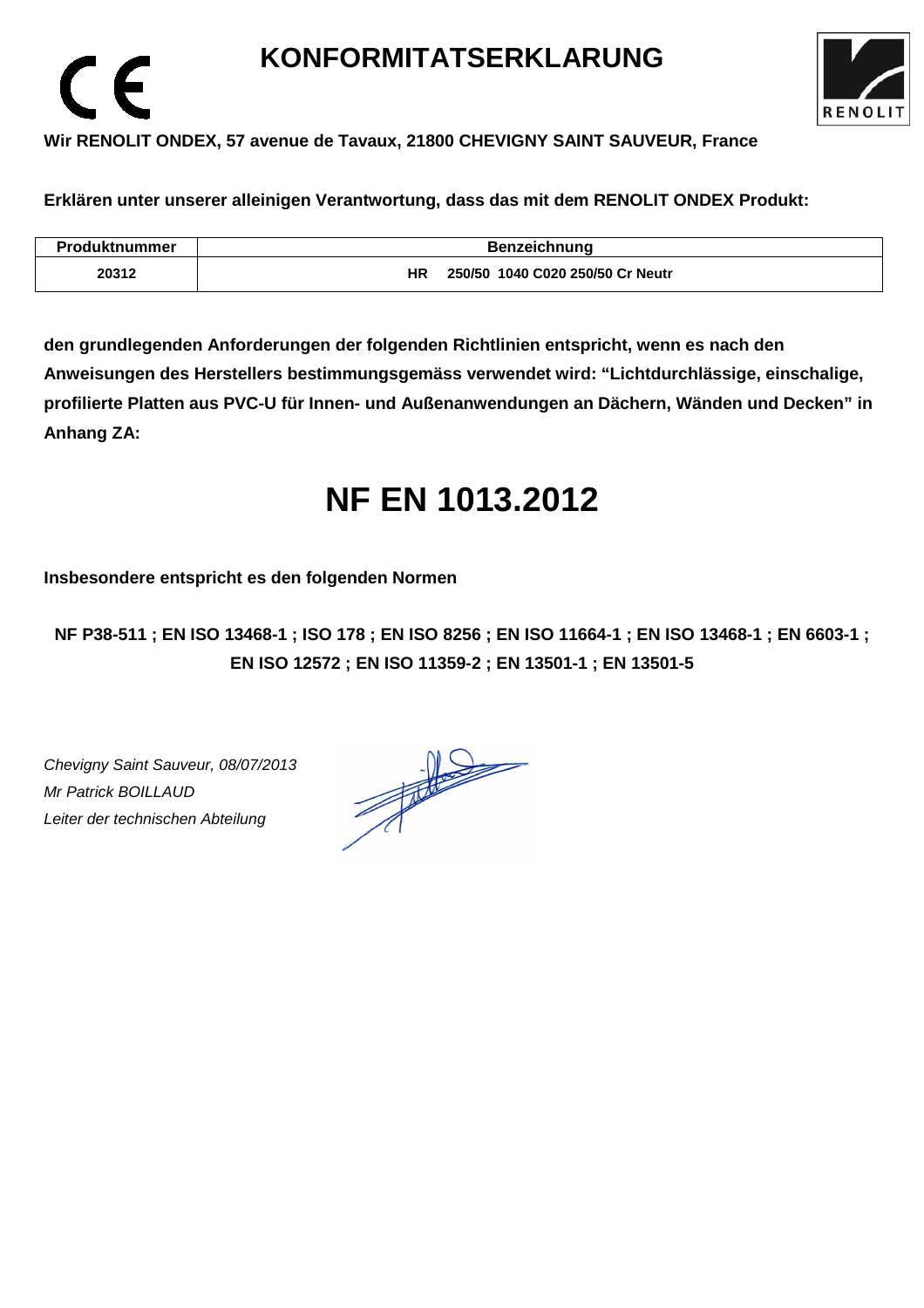### **LEISTUNGSERKLÄRUNG - DE**  NORM EN 1013 : 2012 **REFERENZNUMMER DER EKLÄRUNG: DOP-20312-V1**



#### **1. EINZIGER IDENTIFIKATIONSCODE DES PRODUKTES: 20312**

#### **2. PRODUKTBEZEICHNUNG: HR 250/50 1040 C020 250/50 Cr Neutr**

| Farbe    | Rippenbreite der Wellung<br>und Profilhöhe | <b>Baubreite</b> | Dicke (mm)        | <b>Materialtyp</b>                                | Nenn-<br><b>Flächengewicht</b> |
|----------|--------------------------------------------|------------------|-------------------|---------------------------------------------------|--------------------------------|
| alashell | 250/50 (haut onde 49)                      | 1000 mm          | $1.15 \text{ mm}$ | biaxial gerecktes<br>Hart-PVC ohne<br>Weichmacher | 1.90 kg/ $m2$                  |

#### **3. VORGESEHENE VEWENDUNGSZWECKE: Lichtdurchlässige, einschalige, profilierte Platten aus PVC-U**  für Innen- und Außenanwendungen an Dächern, Wänden und Decken

**4. HERSTELLER UND ANSCHFRIFT: RENOLIT ONDEX - 57 Avenue de Tavaux - 21800 Chevigny-Saint-Sauveur Frankreich - Tel : +33 3 80 46 80 01** 

- **5. BEVOLLMÄCHTIGTER DES HERSTELLERS:** Nicht zutreffend
- **6. SYSTEM ZUR BEWERTUNG UND ÜBERPRÜFUNG DER LEISTUNGSBESTÄNDIGKEIT:** System 3
- **7. FÜR DIESES PRODUKT GILT DIE HARMONISIERTE NORM:** EN 1013 : 2012
- **8. EUROPÄISCHE TECHNISCHE BEWERTUNG:** Nicht zutreffend
- **9. ERKLÄRTE LEISTUNGEN gemäß harmonisierten technischen Spezifikation EN 1013:**

| <b>Wesentliche Eigenschaften</b>                                                                    | Leistungen                               |  |
|-----------------------------------------------------------------------------------------------------|------------------------------------------|--|
| Maßtoleranzen                                                                                       | <b>Bestanden</b>                         |  |
| Wasser-/Luftdurchlässigkeit                                                                         | <b>Bestanden</b>                         |  |
| Lichttransmissionsgrad (NF P38-511)                                                                 | 80%                                      |  |
| Biege-/Zugfestigkeit (EN ISO 178)                                                                   | <b>PND</b>                               |  |
| Biegespannung (ISO 178)                                                                             | <b>97 MPA</b>                            |  |
| Biege-Elastizitätsmodul (ISO 178) E                                                                 | 3900 MPA                                 |  |
| Steifheitsfaktor E.t <sup>3</sup>                                                                   | 6.7 N.m                                  |  |
| Zug- Schlagfestigkeit (EN ISO 8256)                                                                 | 1200 $kJ/m2$                             |  |
| Änderung des Gelbwertes nach der künstlichen Alterung (EN ISO 11664-1 ou<br>EN ISO 11664-2)         | 5(40)                                    |  |
| Änderung des Lichttransmissionsgrades nach der künstlichen Alterung, (EN<br>ISO 13468-1 ou 13468-2) | 10% (A0)                                 |  |
| Änderung der Biege-/Zugfestigkeit nach der künstlichen Alterung, (EN ISO 178)                       | ≤10% (A0)                                |  |
| Schlagbeanspruchung durch kleinen, harten Körper (EN 6603-1)                                        | <b>Bestanden</b>                         |  |
| Schlagbeanspruchung durch großen, weichen Körper                                                    | <b>PND</b>                               |  |
| Wasserdampfdurchlässigkeit (EN ISO 12572)                                                           | $0.8 \times 10^{-5}$ mg/(m-h-Pa)         |  |
| Lineare thermische Ausdehnung (EN ISO 11359-2)                                                      | 67 x 10 <sup>-6</sup> (K <sup>-1</sup> ) |  |
| Klasse des Brandverhaltens (EN 13501-1)                                                             | <b>B</b> s1 d0                           |  |
| Klasse des Brandverhaltens von außen (EN 13501-5)                                                   | F Dach (nicht getestet)                  |  |
| Freisetzung gefährlicher Stoffe                                                                     | <b>PND</b>                               |  |
| Beständigkeit gegenüber Befestigungen                                                               | Zulassung Z 14.4. 1-4                    |  |

#### **10. Die Leistungen des Produktes gemäß den Nummern 1 und 2 entspricht den erklärten Leistungen nach Nummer 9. Verantwortlich für die Erstellung der Leistungserklärung ist allein der Hersteller gemäß Nummer 4.**

**Unterzeichnet für den Hersteller und im Namen des Herstellers durch Patrick BOILLAUD – Leiter der technischen Abteilung Chevigny-Saint-Sauveur, den 08. Juli 2013**

 $\frac{1}{\sqrt{2}}$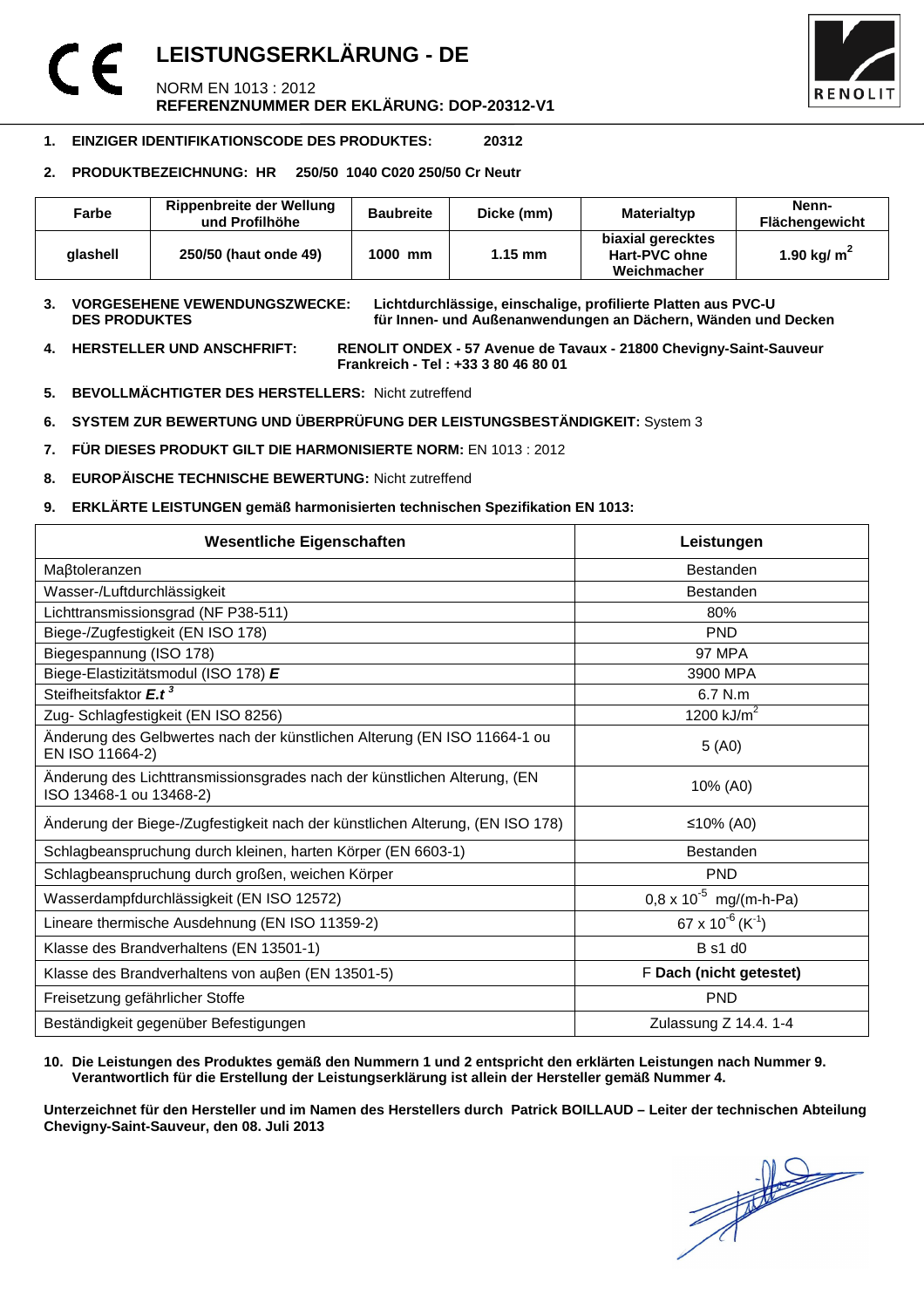### **DECLARATION OF CONFORMITY**



### **We RENOLIT ONDEX, 57 avenue de Tavaux, 21800 CHEVIGNY SAINT SAUVEUR, France**

**Declare under our sole responsability that the RENOLIT ONDEX product:** 

| <b>Product Code</b> | <b>Designation</b>                     |
|---------------------|----------------------------------------|
| 20312               | 250/50 1040 C020 250/50 Cr Neutr<br>ΗR |

**When used according to its instruction as, "light transmitting single skin profiled PVC-U sheet for internal and external roofs, walls and ceilings", complies with the essential requirements of the following directive in ZA Annex:** 

# **NF EN 1013.2012**

**In particular it complies with the following standards** 

**NF P38-511 ; EN ISO 13468-1 ; ISO 178 ; EN ISO 8256 ; EN ISO 11664-1 ; EN ISO 13468-1 ; EN 6603-1 ; EN ISO 12572 ; EN ISO 11359-2 ; EN 13501-1 ; EN 13501-5**

Chevigny Saint Sauveur, 08/07/2013 Mr Patrick BOILLAUD Technical services manager

CE

 $\frac{1}{\sqrt{2}}$